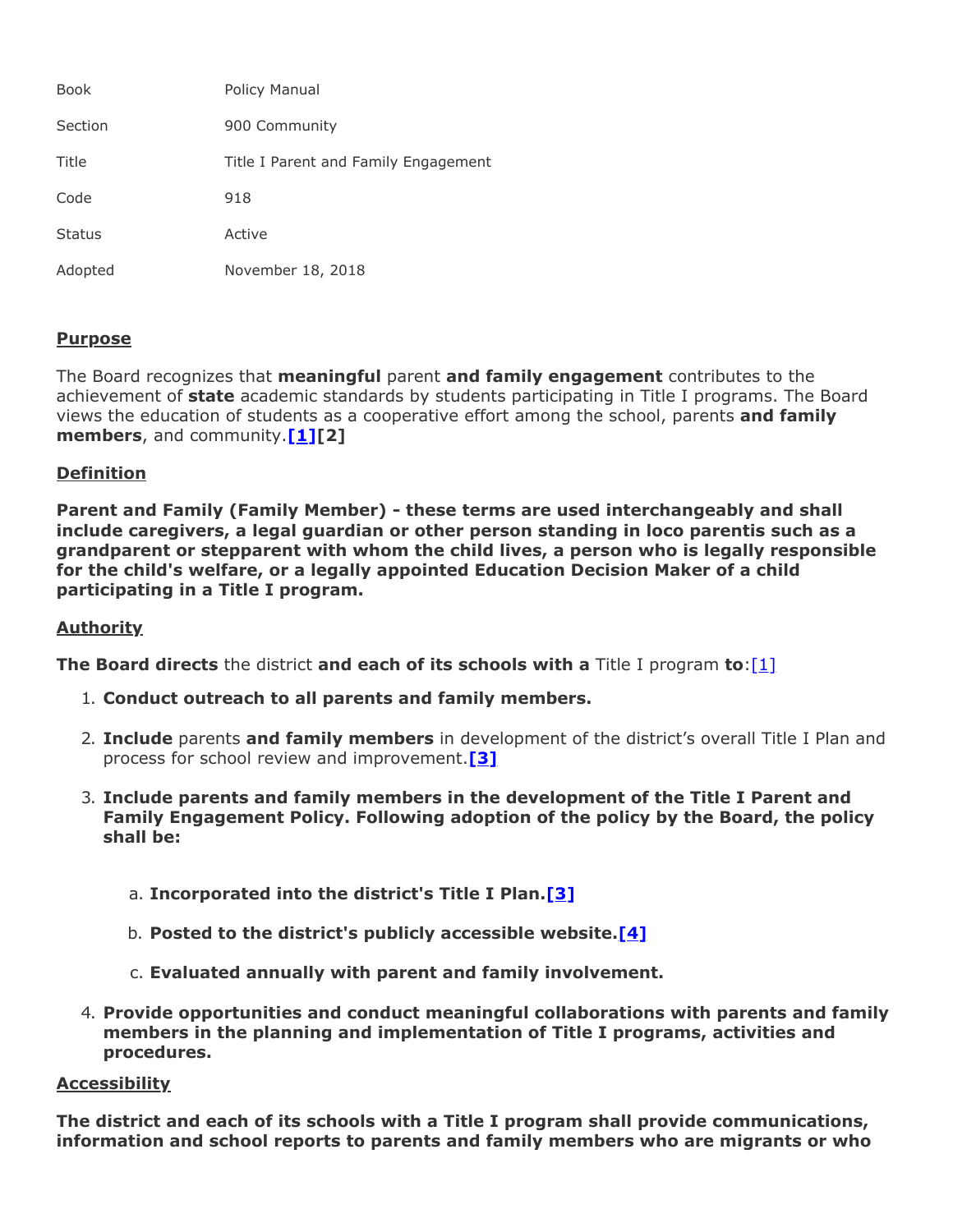**have limited English proficiency, a disability, limited literacy, or racial and ethnic minority backgrounds,** in a language they can understand.**[1][5]**

# **Delegation of Responsibility**

The Superintendent or designee shall ensure that the district's Title I Parent **and Family Engagement** Policy, plan and programs comply with the requirements of federal law.**[1][3]**

The Superintendent or designee shall ensure that **the district and its schools with Title I programs provide opportunities for the informed participation of parents and family members by providing resources,** information and **school** reports in an understandable and uniform format **or, upon request, in another format. Such efforts shall include:**

- 1. **Providing communications in clear and simple language.**
- 2. **Posting information for parents and family members on the district's website.**
- 3. **Including a telephone number for parents and family members to call with questions.**
- 4. **Partnering with community agencies which may include libraries, recreation centers, community-based organizations and faith-based organizations to assist in sharing information.**

The building principal and/or Title I staff shall **notify** parents **and family members of the existence of the** Title I programs **and** provide:

- 1. **An** explanation of the reasons supporting their child's selection for the program.
- 2. **A** set of **goals and expectations** to be addressed.
- 3. **A** description of the services to be provided.
- 4. **A copy of this policy and the School-Parent and Family Compact.[1]**

**Parents and family members shall actively carry out their responsibilities in accordance with this policy and the School-Parent and Family Compact. At a minimum, parents and family members shall be encouraged to:[1]**

- 1. **Volunteer in their child's classroom.[6]**
- 2. **Support their child's learning.**
- 3. **Participate, as appropriate, in decisions relating to the education of their child and positive use of extracurricular time.**

### **Guidelines**

**Each district school operating a Title I program shall hold** an annual meeting of parents **and family members at a convenient time,** to explain the goals and purposes of Title I programs **and to inform them of their right to be involved**. Parents **and family members** shall be given the opportunity to participate in the design, development, operation and evaluation of the program. Parents **and family members** shall be encouraged to participate in planning activities, to offer suggestions, and to ask questions regarding policies and programs.**[1]**

**The schools with Title I programs shall offer a flexible number of** meetings **which** shall be held at various times of the **morning** and evening. Title I funds may be used to **enable** parent **and family member** attendance at meetings through payment of transportation, child care costs **or home visits.[1]**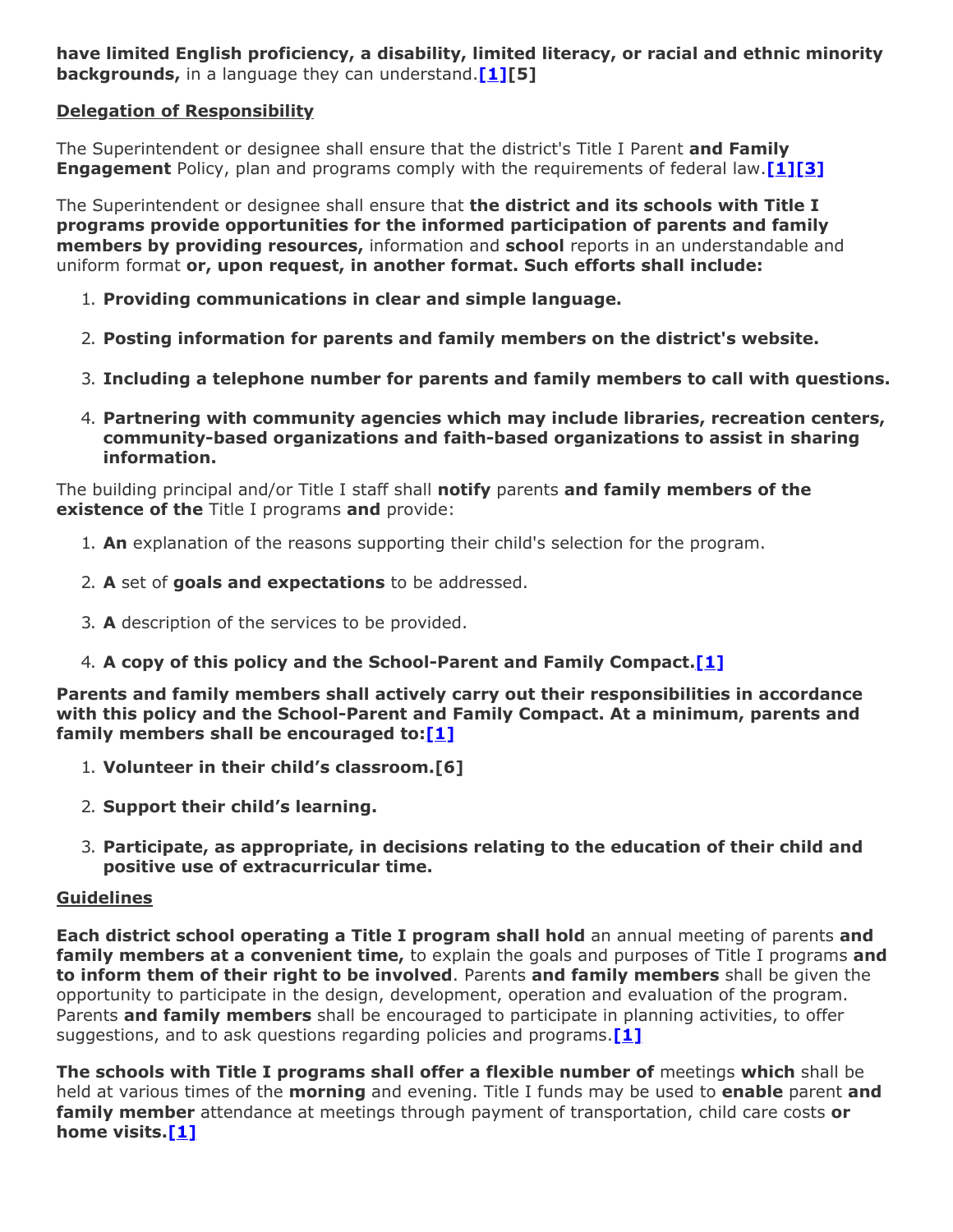**The schools shall involve parents and family members in an organized, ongoing and timely way, in the planning, review and improvement of Title I programs, the Title I Parent and Family Engagement Policy and the joint development of the Title I Plan.[1][3]**

At these meetings, parents **and family members** shall be provided:**[1]**

- 1. **Timely** information about programs provided under Title I.
- 2. Description and explanation of the curriculum in use, the forms of academic assessment used to measure student progress, and the **achievement** levels **of the academic standards.**
- 3. Opportunities to formulate suggestions and to participate, as appropriate, in decisions relating to the education of their children.

**To ensure the continuous engagement of parents and family members in the joint development of the Title I Plan and with the school support and improvement process, the district shall:**

**Establish meaningful, ongoing two-way communication between the district, staff and parents and family members.**

**Communicate with parents and family members about the plan and seek their input and participation through the use of newsletters, the district website, email, telephone, and parent and teacher conferences.**

**Post school performance data on the district's website.**

**Distribute and discuss the School-Parent and Family Compact.**

**Host various parent and family nights at each school building with a Title I program.**

**Actively recruit parents and family members to participate in school review and improvement planning.**

### **Building Capacity for Parent and Family Engagement**

**The district shall provide the coordination, technical assistance, and other support necessary to assist and build the capacity of all participating schools in planning and implementing effective parent and family involvement activities to improve academic achievement and school performance through:[1]**

- 1. **Providing assistance to parents and family members in understanding such topics as the academic standards, state and local academic assessments, the requirements of parent and family involvement, how to monitor a child's progress and work with teachers to improve the achievement of their children.[2][7]**
- 2. **Providing material and training to help parents and family members work with their children to improve academic achievement and to foster parent and family engagement, such as:**
	- a. **Providing information, resources and materials in a user friendly format.**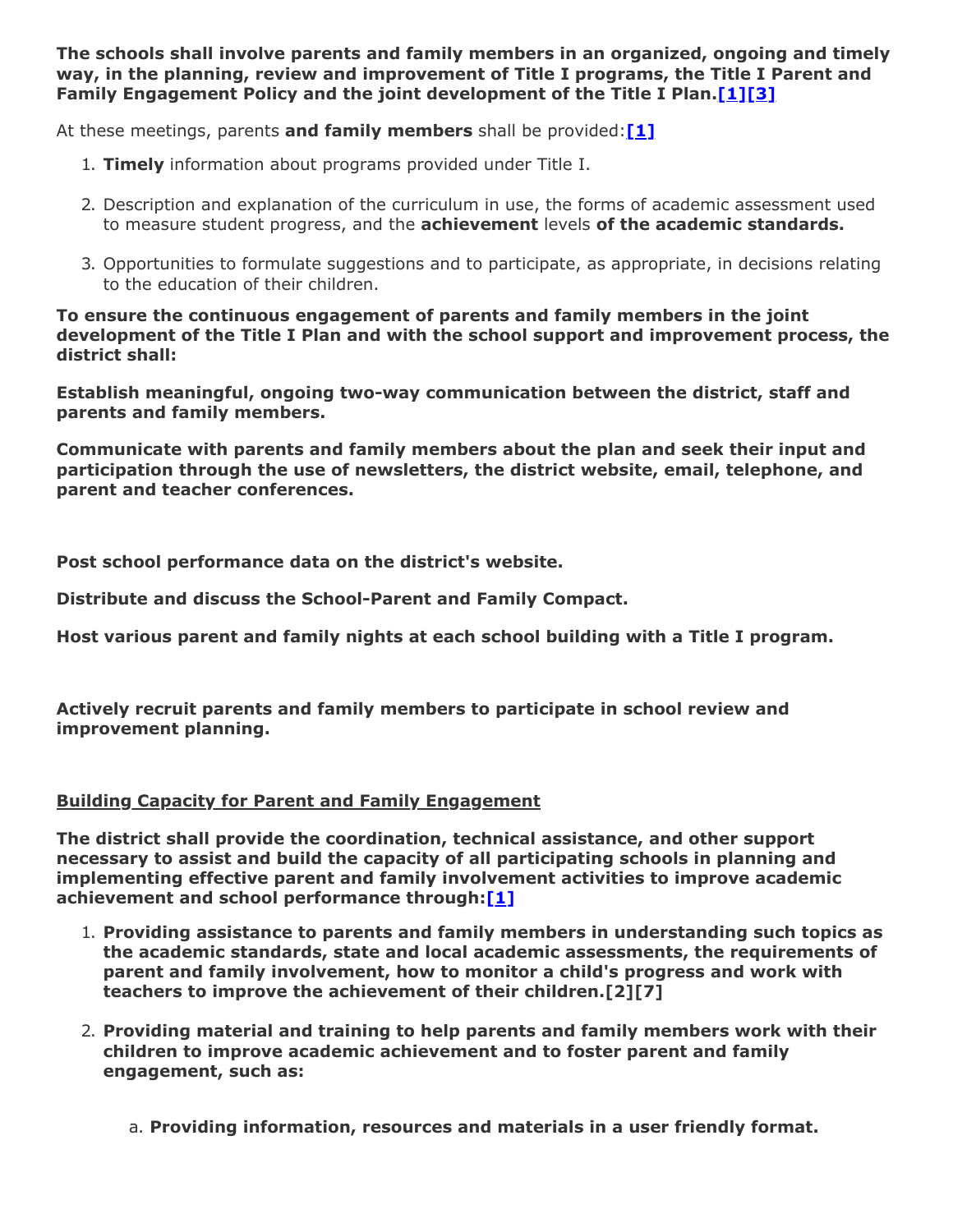- b. **Providing, as requested by a parent or family member, other reasonable support for parent and family engagement activities.**
- 3. **To the extent feasible and appropriate, coordinating and integrating Title I parent and family involvement efforts and activities with other federal, state and local programs, including public preschool programs, and conduct other activities, such as parent resource centers, that encourage and support parents and family members in more fully participating in the education of their children.[1][5][10][11][12][13][14][15]**

# **Coordinating Parent and Family Engagement Strategies**

**The district shall coordinate and integrate Title I parent and family engagement strategies with other parent and family engagement strategies required by federal, state, and local laws by:[1][5][10][11][12][13][14][15]**

- 1. **Involving district and program representatives to assist in identifying specific parent and family member needs.**
- 2. **Sharing data from other programs to assist in developing initiatives to advance academic achievement and school improvement.**

### **Annual Parent and Family Engagement Policy Evaluation**

**The district shall conduct, with meaningful participation of parents and family members, an annual evaluation of the content and effectiveness of this policy in improving the academic quality of all district schools with a Title I program.[1]**

**The evaluation shall identify:[1]**

- 1. **Barriers to parent and family member participation, with particular attention to those who are migrants, are economically disadvantaged, have a disability, have limited English proficiency, have limited literacy, or are of any racial or ethnic minority.**
- 2. **The needs of parents and family members to assist with the learning of their children, including engaging with school personnel and teachers.**
- 3. **Strategies to support successful school and parent and family interactions.**

 **The evaluation shall be conducted through:**

**Establishment of a schedule and process for the policy review and revision by parents and family members.**

 **An evaluation of the effectiveness of the content and communication methods through a variety of methods.**

**A parent and family member and teacher survey designed to collect data on school level and district-wide parent and family engagement outcomes.**

**The district shall use the findings of the annual evaluation to design evidence-based strategies for more effective parent and family engagement, and to revise, if necessary, the district's Title I Parent and Family Engagement Policy.[1]**

School-Parent **and Family** Compact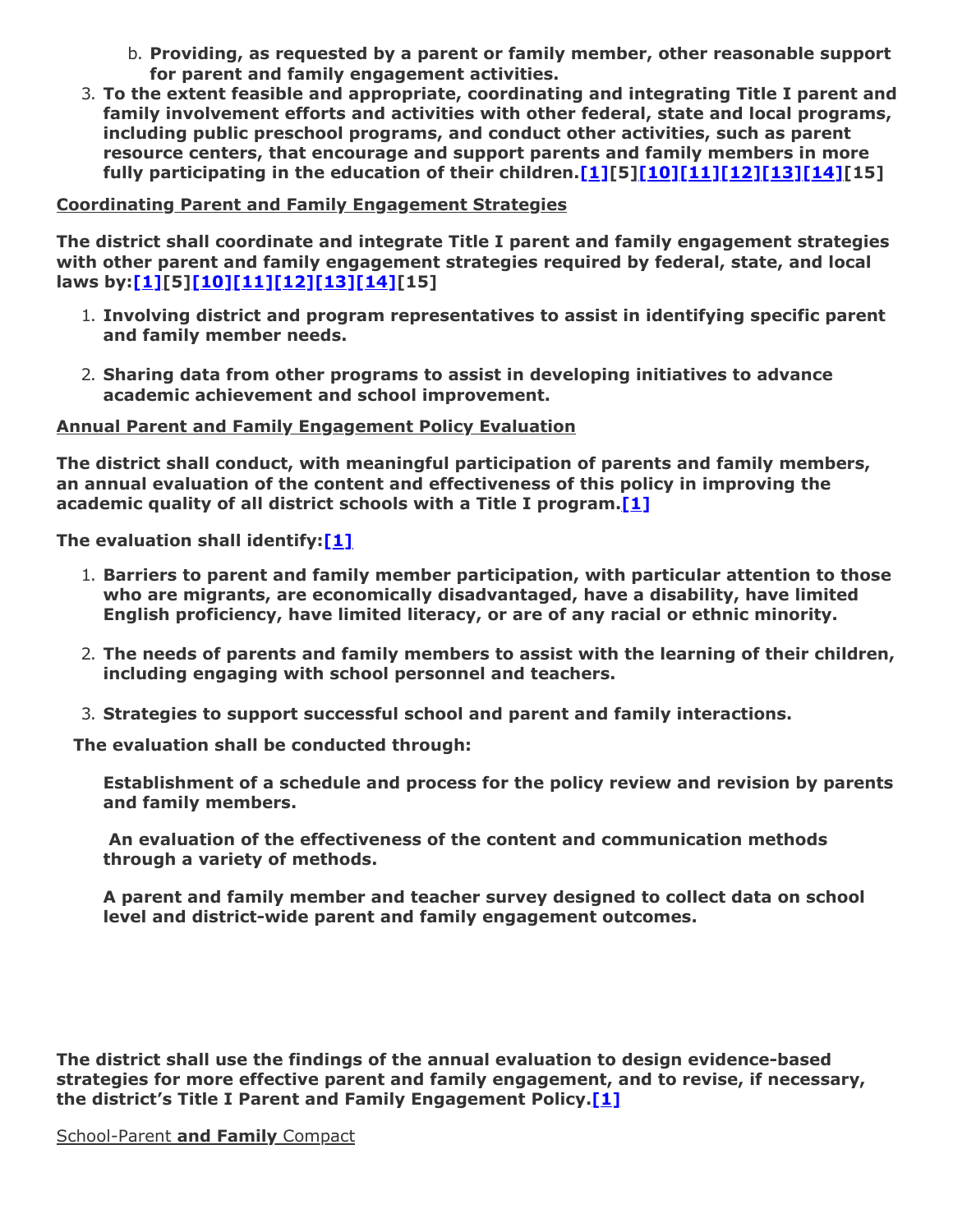Each school in the district receiving Title I funds shall jointly develop with parents **and family members** a School-Parent **and Family** Compact outlining the manner in which parents **and family members**, **the entire** school staff and students **will** share responsibility for improved student **academic** achievement **and the means by which the school and parents and family members will build and develop partnerships to help children achieve the state's** academic standards. The compact shall:**[1]**

- 1. Describe the school's responsibility to provide high-quality curriculum and instruction in a supportive and effective learning environment, enabling students in Title I programs to meet the academic standards.
- 2. **Describe** the ways in which parents **and family members** will be responsible for supporting their child's learning; volunteering in the classroom; and participating, as appropriate, in decisions related to their child's education and positive use of extracurricular time.**[6]**
- 3. Address the importance of **ongoing two-way, meaningful** communication **between** parents**/family members and** teachers through, at a minimum, **annual** parent-teacher conferences **at the elementary level**, frequent reports to parents **and family members on their child's progress,** reasonable access to staff, and **opportunities to volunteer and participate in their child's class.[6]**

# **Title I Funds**

**Unless exempt by law, the district shall reserve at least one percent (1%) of its Title I funds to assist schools in conducting parent and family engagement activities. Parents and family members shall be involved in the decisions regarding how the Title I reserved funds are used for parent and family engagement activities.[1]**

**Not less than ninety percent (90%) of the reserved funds shall be distributed to district schools with a Title I program, with priority given to high need schools. The district shall use the Title I reserved funds to conduct activities and strategies consistent with this policy, including:[1]**

**Supporting programs that reach parents and family members at home, in the community, and at school.**

 **Engaging in any other activities and strategies that the district determines are appropriate and consistent with this policy.**

### **Documentation of Parent and Family Engagement Practices**

**Documentation to track the implementation of this policy is an essential part of compliance and may include, but not be limited to, sign–in sheets at workshops, meetings and conferences; schedules, training and informational materials; communications and brochures; and meeting notes.**

**PSBA Revision 2/18 © 2018 PSBA**